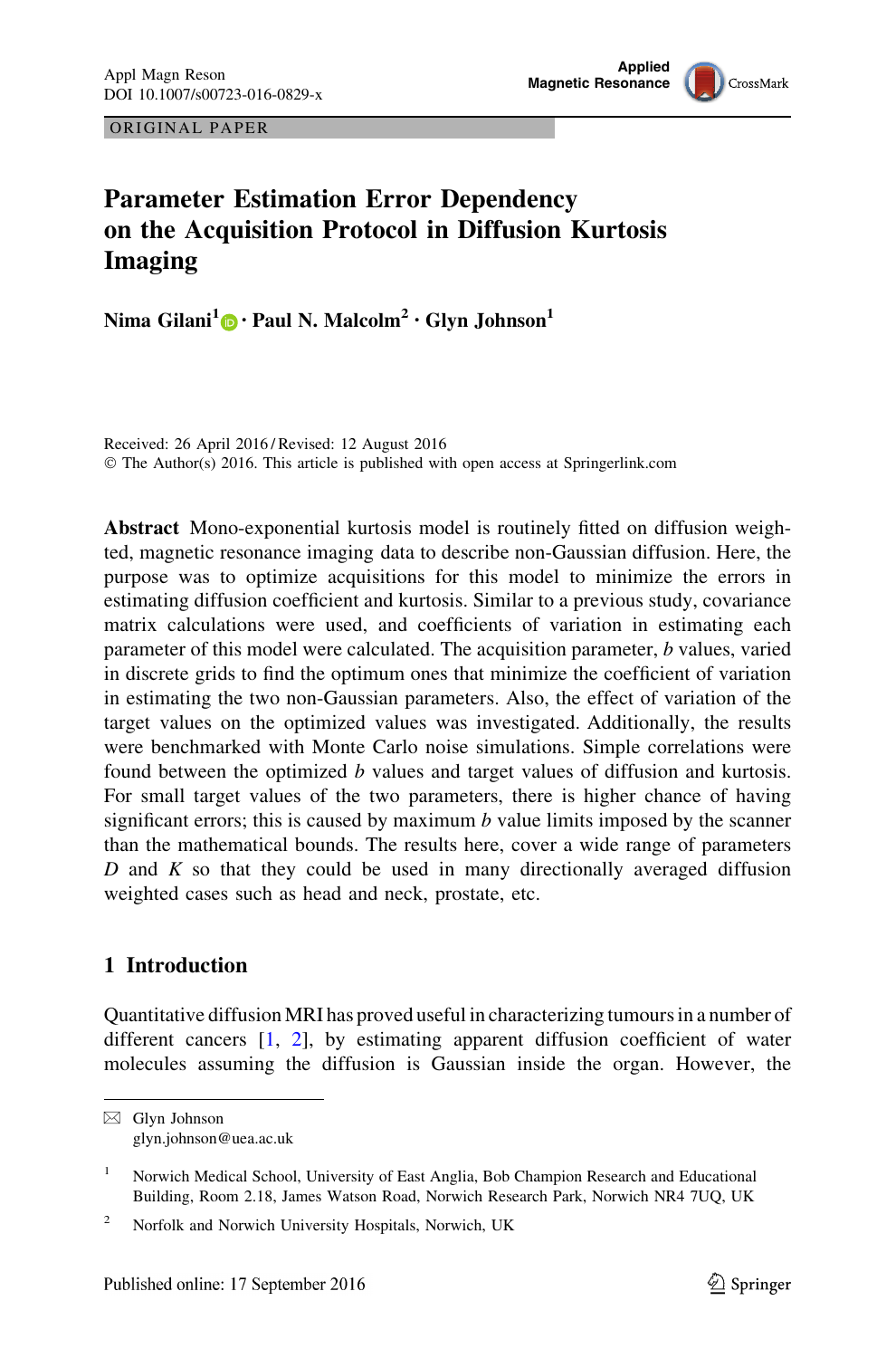<span id="page-1-0"></span>relationship between the signal  $(S)$  and acquisition b values is not generally Gaussian because of compartmentalization, hindrance, and restriction effects on diffusion [[3](#page-8-0), [4\]](#page-8-0), or generally complexity of diffusion. As a result, an additional term kurtosis  $(K)$  is added to the Gaussian model to describe this non-Gaussian behaviour [\[3](#page-8-0), [4](#page-8-0)]:

$$
S = S_0 e^{-bD + \frac{Kb^2 D^2}{6}},\tag{1}
$$

where  $D$  is the measured diffusion coefficient and  $b$  or  $b$  value is the diffusion encoding parameter ( $\gamma^2 \delta^2 g^2(\Delta - \delta/3)$ ),  $\gamma$  is the gyromagnetic ratio,  $\delta$  is the length of the diffusion gradient pulses,  $\Delta$  is the time interval between the gradients, and g is the amplitude of diffusion pulses  $[5]$  $[5]$ . The parameter kurtosis, K, is the normalized fourth moment of  $P(r)$  (the probability density function describing displacement r) [[3,](#page-8-0) [4\]](#page-8-0):

$$
K = \frac{\int r^4 P(r) dr}{\left(\int r^2 P(r) dr\right)^2} - 3.
$$
 (2)

Recently, the description of Eq. (1) for diffusion has found applications in imaging breast cancer  $[6]$  $[6]$ , head and neck  $[7, 8]$  $[7, 8]$  $[7, 8]$ , prostate  $[9]$ , etc, because of better description of complex non-Gaussian diffusion and also better fitting results [[10\]](#page-8-0). However, for any organ, fitting errors should be considered more accurately. In some cases, better fits does not mean that the model is better reflective of biophysical changes to a certain disease, because there might be substantial fitting errors associated with its parameters as will be shown in this study.

Kurtosis measurements in diffusion weighted imaging are made by acquiring images at multiple different b values and fitting the model to these signals with a variety of nonlinear least squares algorithms. Errors in measuring both  $D$  and  $K$  will depend both on noise in the signal and in the choice of b values. Previously, Fleysher et al.  $[11]$  $[11]$ determined the acquisitions that minimized noise in mono-exponential measurements with their results being applicable to selection of echo times in mono-exponential  $T_2$ relaxometry and selection of  $\bar{b}$  values in mono-exponential apparent diffusion coefficient (ADC) measurements. In a similar study, Gilani et al. [\[12](#page-8-0)] minimized the noise in estimation of bi-exponential  $T_2$  measurements of the prostate cancer. In this study, the work was extended to optimize mono-exponential kurtosis measurements.

## 2 Methods

All programs and numerical simulations were performed in MATLAB Release 2013b (The MathWorks, Inc., Natick, MA, US).

## 2.1 Covariance Matrix in General

The signal is measured for multiple  $b$  values and the model is fitted using a variety of nonlinear, least squares fitting methods. The covariance matrix can be used to calculate the sensitivity of parameter estimates to each independent variable (i.e. b value) [\[12](#page-8-0), [13](#page-8-0)]. Here, covariance matrix calculations were used to minimize errors in estimating parameters of mono-exponential kurtosis model.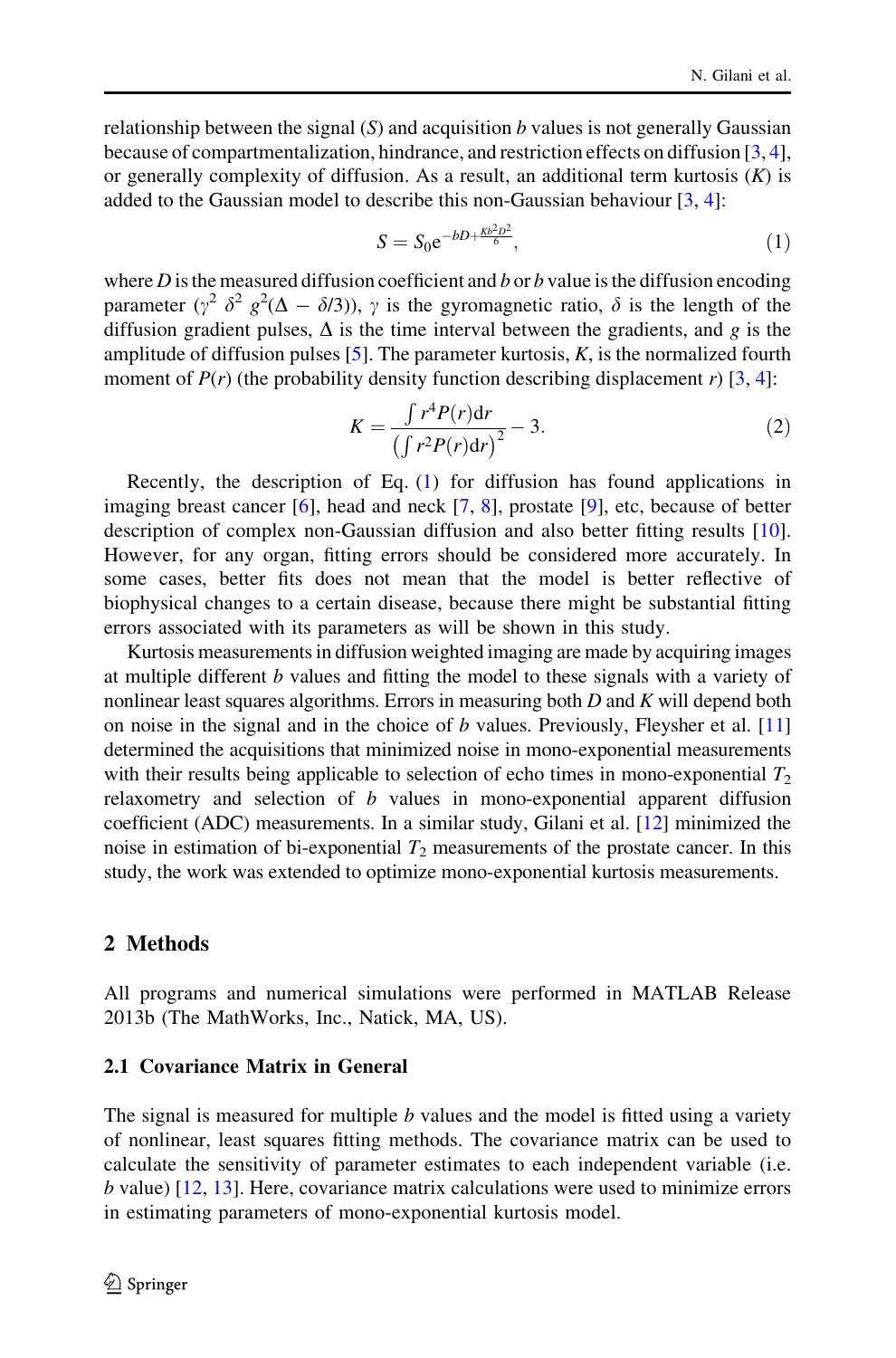<span id="page-2-0"></span>In general, a function relating a set of measured signals,  $y_i$  ( $i = 1, 2, ..., m$ ), to a set of measurement parameters,  $x_i$  (e.g. the b values) is given by

$$
y_i = f(x_i; a_1, a_2, \dots, a_n), \tag{3}
$$

where  $a_i$  ( $j = 1, 2, ..., n$ ) are the parameters to be estimated (e.g. D, K, etc.).

The covariance matrix, Q, equals  $(A^T \cdot A)^{-1}$  where A is an  $m \times n$  matrix:

$$
A_{ij} = \frac{1}{\sigma_0} \begin{pmatrix} \frac{\partial f}{\partial a_1} \Big|_{a,x_1} & \cdots & \frac{\partial f}{\partial a_n} \Big|_{a,x_1} \\ \vdots & \ddots & \vdots \\ \frac{\partial f}{\partial a_1} \Big|_{a,x_m} & \cdots & \frac{\partial f}{\partial a_n} \Big|_{a,x_m} \end{pmatrix} .
$$
 (4)

 $\sigma_0$  is the acquisition noise which is assumed to be Gaussian, and equal for all acquisitions. This assumption is valid provided  $\sigma_0$  is less than about 0.25 (i.e. signal to noise ratio (SNR) is greater than 4), at which point the Rician nature of the noise becomes less apparent [[14,](#page-8-0) [15](#page-8-0)]. For diffusion weighted imaging, SNR is usually defined as mean of signal divided by its standard deviation at  $b$  value of 0. Each column of A corresponds to one of the estimated parameters, and each row corresponds to a single measurement. Thus, m must therefore be greater than or equal to n.  $Q$ , is an  $n \times n$  matrix and each diagonal element,  $Q_{ii}$ , is the variance of the corresponding parameter  $a_i$  [[13\]](#page-8-0). The coefficient of variation (CoV<sub>i</sub>), is therefore given by

$$
Cov_i = \frac{\sqrt{Q_{ii}}}{a_i}.
$$
\n(5)

The error in the *i*th parameter may be minimized by minimizing  $CoV_i$ . Overall error is minimized by minimizing the mean square error (MSE), the trace of Q.

#### 2.2 Covariance Matrix of Kurtosis Model

For mono-exponential kurtosis, Eq. [\(1](#page-1-0)) could be rewritten with the style of Eq. (3) as follows:

$$
S_i = f(b_i; S_0, D, K),\tag{6}
$$

where  $b_i$  ( $i = 1,2,...,m$ ) are the b values,  $S_i$  ( $i = 1,2,...,m$ ) are the measured signals at these b values, and  $S_0$ , D and K are the three parameters to be estimated. Since there are three parameters to be estimated at least three  $(b_i, S_i)$  acquisitions are required.

The  $m \times 3$  matrix **A** for Eqs. [\(1](#page-1-0)) or (6) is:

$$
\mathbf{A} = \frac{1}{\sigma_0} \begin{pmatrix} e^{-b_1 D + \frac{b_1^2 D^2 K}{6}} & S_0 \left( -b_1 + 2 \frac{b_1^2 D K}{6} \right) e^{-b_1 D + \frac{b_1^2 D^2 K}{6}} & S_0 \left( \frac{b_1^2 D^2}{6} \right) e^{-b_1 D + \frac{b_1^2 D^2 K}{6}} \\ \vdots & \vdots & \vdots \\ e^{-b_m D + \frac{b_m^2 D^2 K}{6}} & S_0 \left( -b_m + 2 \frac{b_m^2 D K}{6} \right) e^{-b_m D + \frac{b_m^2 D^2 K}{6}} & S_0 \left( \frac{b_m^2 D^2}{6} \right) e^{-b_m D + \frac{b_m^2 D^2 K}{6}} \end{pmatrix}.
$$
\n(7)

 $\bigcirc$  Springer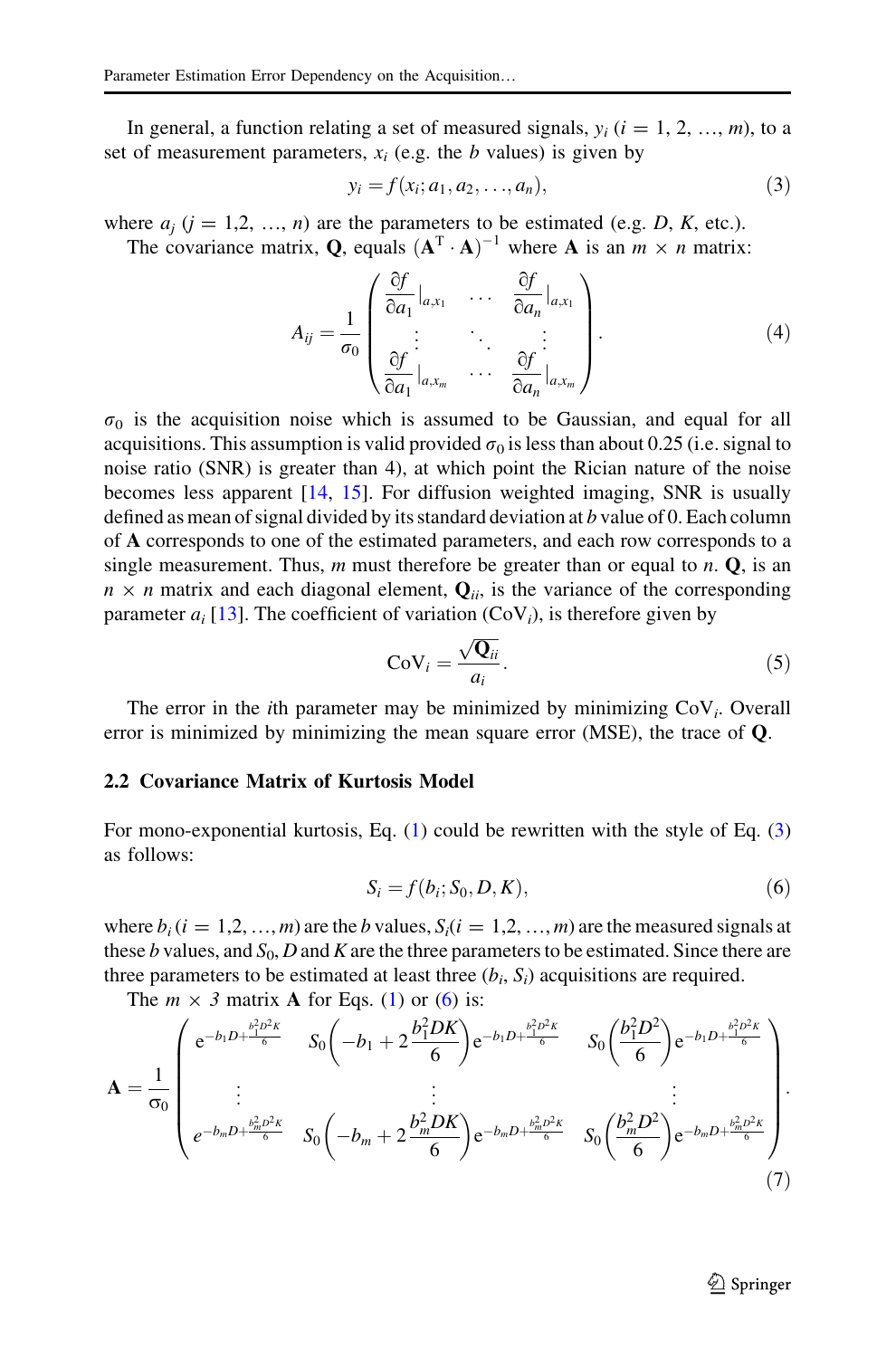And finally, Q equals  $(A^T \cdot A)^{-1}$ . In principle it might be possible to derive Q analytically; however, this is not generally possible so that the calculations must be performed numerically over a discrete grid of  $b$  values. It was possible to organize the results based on encoding parameter  $bD$  meaning that the results are not dependent on D values.

D and K has been, respectively, measured to be around  $0.86 \pm 0.37$   $\mu$ m<sup>2</sup> ms<sup>-1</sup> and  $1.5 \pm 0.43$  for head and neck tumours [\[8](#page-8-0)], or  $2.51 \pm 0.37$   $\mu$ m<sup>2</sup> ms<sup>-1</sup> and  $0.57 \pm 0.07$ , for healthy prostate and  $1.55 \pm 0.45$   $\mu$ m<sup>2</sup> ms<sup>-1</sup> and  $0.96 \pm 0.24$  for cancerous prostate [[9\]](#page-8-0).

The optimization procedure could be performed to minimize errors in  $D$  alone, K alone or both of these parameters. This would require to minimize the  $i$ <sup>th</sup> corresponding diagonal element of the covariance matrix, so that the coefficient of variation in estimating that parameter  $(CoV_i =$  $\frac{1}{\sqrt{Q_{ii}}}$  $\frac{\sum_{ii}}{a_i}$  is minimized. If covariance matrix is derived from matrix of Eq.  $(7)$  $(7)$  then the second diagonal element of the covariance matrix corresponds to the variance in estimating parameter D and the third corresponds to the variance in estimating parameter K. Here to optimize both parameters K and D, the sum of  $CoV_2 + CoV_3$  was minimized.

# 2.3 Monte Carlo Verification

Monte Carlo simulations were used to confirm selected covariance matrix variations. Mono-exponential kurtosis model (Eq. ([1\)](#page-1-0)) was simulated, and either Rician or Gaussian noise (standard deviation 5 % of peak signal) was added. Obviously, for the case of Gaussian noise, at each  $b$  value a random value should be drawn from a Gaussian distribution with mean of zero and standard deviation derived from  $S_0/\text{SNR}$  [ $S_0$  defined in Eq. [\(1](#page-1-0))]. However, for the case of Rician noise signal at each  $b$  value is dependent on the acquired signal  $[14, 15]$  $[14, 15]$  $[14, 15]$  $[14, 15]$ :

$$
P(S_n(b)) = \frac{S_n(b)}{\sigma^2} e^{-(S_n^2(b) + S^2(b))/2\sigma^2} I_0\left(\frac{S(b) \cdot S_n(b)}{\sigma^2}\right),
$$
 (8)

where  $S(b)$  is the signal without noise (i.e. Eq. ([1\)](#page-1-0)) and  $S_n(b)$  is the noisy signal at each b value. Accordingly, the Rician noise was constructed using MATLAB's makedist program at each *b* value.

For both cases, after construction of noisy signal, a new mono-exponential kurtosis model was then fitted to the noisy signals using MATLAB's nonlinear least squares curve fitting, lsqcurvefit. The procedure was repeated with 100,000 different sets of noise and the CoV of each parameter estimate calculated. These calculations were then repeated over the same n-dimensional grids of  $b$  values and optimized b values were found. 100,000 different values of  $D$ ,  $K$  were stored and were used to calculate  $CoV_D$  and  $CoV_K$ .

It is noteworthy that the covariance matrix optimization results for bi-exponential  $T_2$  imaging of the prostate, has already been verified by the Monte Carlo method in Gilani et al. [\[12](#page-8-0)].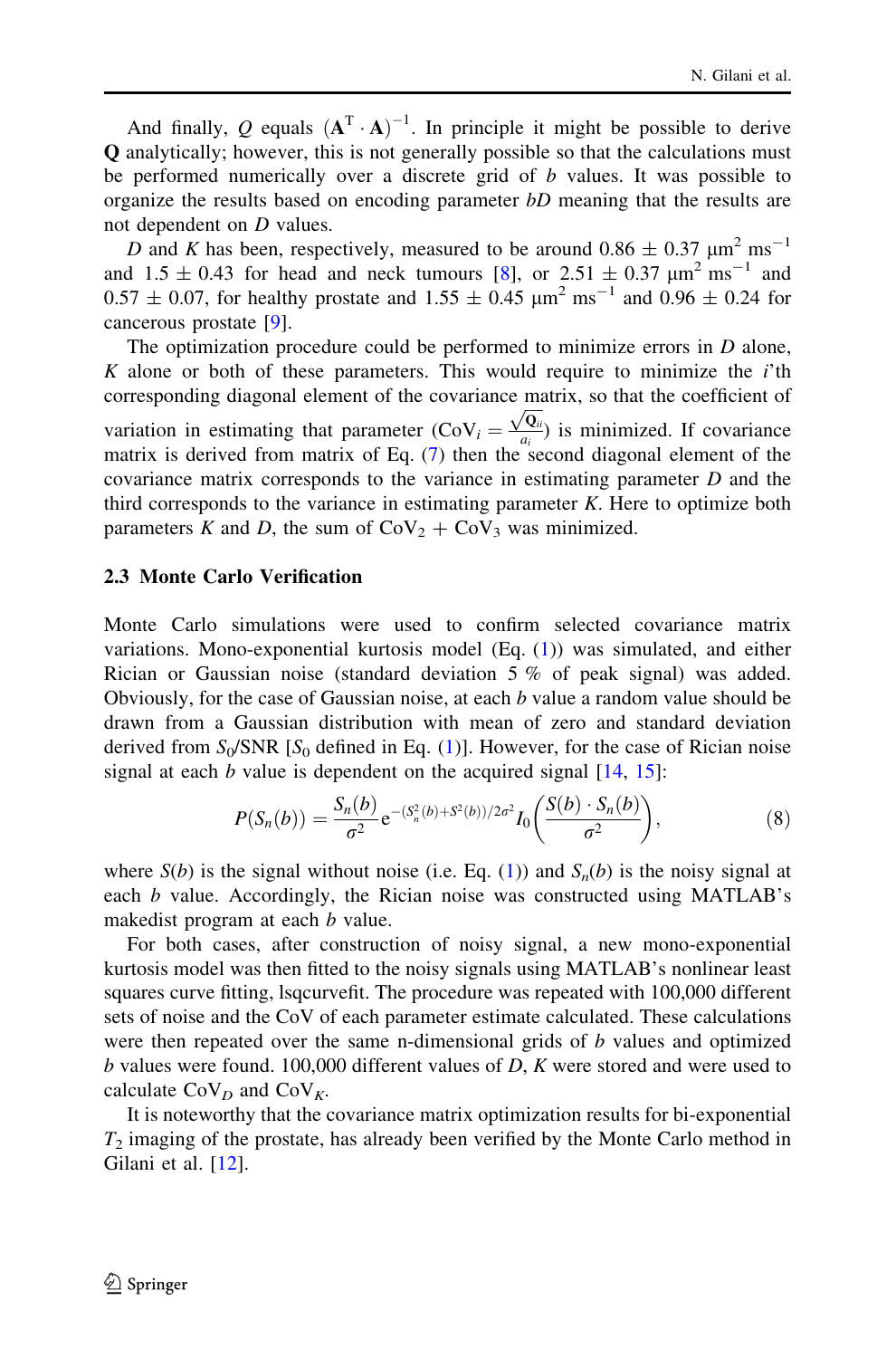#### <span id="page-4-0"></span>2.4 Maximum b Values

It is obvious that greater  $b$  values tend to minimize the error in estimating kurtosis parameter because the second term in the exponential  $(Kb^2D^2/6)$  which contains the kurtosis parameter is multiplied by  $b^2$ .

However, there are two maximum  $b$  value criteria. The first maximum  $b$  value limit is imposed by the scanner noise considerations. The second maximum limit is related to the fitting model. Jensen et al. [[4\]](#page-8-0). calculated the maximum allowable b value for the mono-exponential kurtosis model to be 3/DK.

## 3 Results

Table 1 summarizes the optimization results. The optimization is based on the encoding parameter  $bD$ . As observed in the table, at least one maximum  $b$  value is present in the optimized acquisitions.

To show the difference between the optimized results, the case of using equally distanced b values between 0 to maximum was also tested as shown in Table [2.](#page-5-0) Comparing Tables 1 and [2](#page-5-0) it is clear that optimized  $b$  values considerably reduce the estimation errors of  $D$  and  $K$ .

|                | Co $\mathbf{v}_S$ are the coefficients of variation, respectively, for $\mathbf{K}, \mathbf{D}$ and $\mathbf{v}_0$ |              |                |                   |                |                     |              |                |         |                  |  |
|----------------|--------------------------------------------------------------------------------------------------------------------|--------------|----------------|-------------------|----------------|---------------------|--------------|----------------|---------|------------------|--|
| N              | $(bD)_1$                                                                                                           | $(bD)_2$     | $(bD)_3$       | (bD) <sub>4</sub> | $(bD)_5$       | $(bD)_\mathrm{max}$ | K            | $\text{CoV}_K$ | $CoV_D$ | CoV <sub>s</sub> |  |
| 3              | $\Omega$                                                                                                           | 0.75         | $\overline{c}$ |                   |                | $\overline{2}$      | 1.5          | 0.145          | 0.220   | 0.05             |  |
| 3              | $\Omega$                                                                                                           | 0.9          | 3              |                   |                | 3                   | $\mathbf{1}$ | 0.153          | 0.188   | 0.05             |  |
| 3              | $\mathbf{0}$                                                                                                       | 1            | 3.75           |                   |                | 3.75                | 0.8          | 0.176          | 0.177   | 0.05             |  |
| 3              | $\Omega$                                                                                                           | $\mathbf{1}$ | 5              |                   |                | 5                   | 0.6          | 0.245          | 0.168   | 0.05             |  |
| 3              | $\mathbf{0}$                                                                                                       | 1.05         | 6              |                   |                | 6                   | 0.5          | 0.335          | 0.164   | 0.05             |  |
| 3              | $\mathbf{0}$                                                                                                       | 0.9          | 10             |                   |                | 10                  | 0.3          | 1.48           | 0.173   | 0.05             |  |
| $\overline{4}$ | $\Omega$                                                                                                           | 0.8          | 0.8            | $\overline{2}$    |                | $\overline{2}$      | 1.5          | 0.145          | 0.171   | 0.05             |  |
| 4              | $\mathbf{0}$                                                                                                       | 0.95         | 0.95           | 3                 |                | 3                   | $\mathbf{1}$ | 0.153          | 0.144   | 0.05             |  |
| $\overline{4}$ | $\mathbf{0}$                                                                                                       | $\mathbf{1}$ | 3.75           | 3.75              |                | 3.75                | 0.8          | 0.126          | 0.176   | 0.05             |  |
| $\overline{4}$ | $\Omega$                                                                                                           | 1.05         | 5              | 5                 |                | 5                   | 0.6          | 0.173          | 0.166   | 0.05             |  |
| 4              | $\mathbf{0}$                                                                                                       | 1.05         | 6              | 6                 |                | 6                   | 0.5          | 0.237          | 0.163   | 0.05             |  |
| 4              | $\mathbf{0}$                                                                                                       | 0.95         | 10             | 10                |                | 10                  | 0.3          | 1.04           | 0.164   | 0.05             |  |
| 5              | $\Omega$                                                                                                           | 0.8          | 0.8            | $\overline{c}$    | $\overline{c}$ | $\overline{2}$      | 1.5          | 0.108          | 0.168   | 0.05             |  |
| 5              | $\mathbf{0}$                                                                                                       | $\mathbf{1}$ | $\mathbf{1}$   | 3                 | 3              | 3                   | $\mathbf{1}$ | 0.118          | 0.142   | 0.05             |  |
| 5              | $\mathbf{0}$                                                                                                       | 1.05         | 1.05           | 3.75              | 3.75           | 3.75                | 0.8          | 0.122          | 0.133   | 0.05             |  |
| 5              | $\Omega$                                                                                                           | 1.1          | 1.1            | 5                 | 5              | 5                   | 0.6          | 0.173          | 0.125   | 0.05             |  |
| 5              | $\mathbf{0}$                                                                                                       | 1.05         | 6              | 6                 | 6              | 6                   | 0.5          | 0.194          | 0.1618  | 0.05             |  |
| 5              | $\mathbf{0}$                                                                                                       | 1            | 10             | 10                | 10             | 10                  | 0.3          | 0.857          | 0.161   | 0.05             |  |
|                |                                                                                                                    |              |                |                   |                |                     |              |                |         |                  |  |

**Table 1** Optimum *b* value acquisition strategy to minimize estimation error of D and K for N (3–5) b value acquisitions, where  $(bD)_{\text{max}} = 3/K$  is the maximum allowable acquisition point, CoV<sub>K</sub>, CoV<sub>D</sub> and  $C_0V_s$  are the coefficients of variation, respectively, for K, D and S

 $SNR = 20$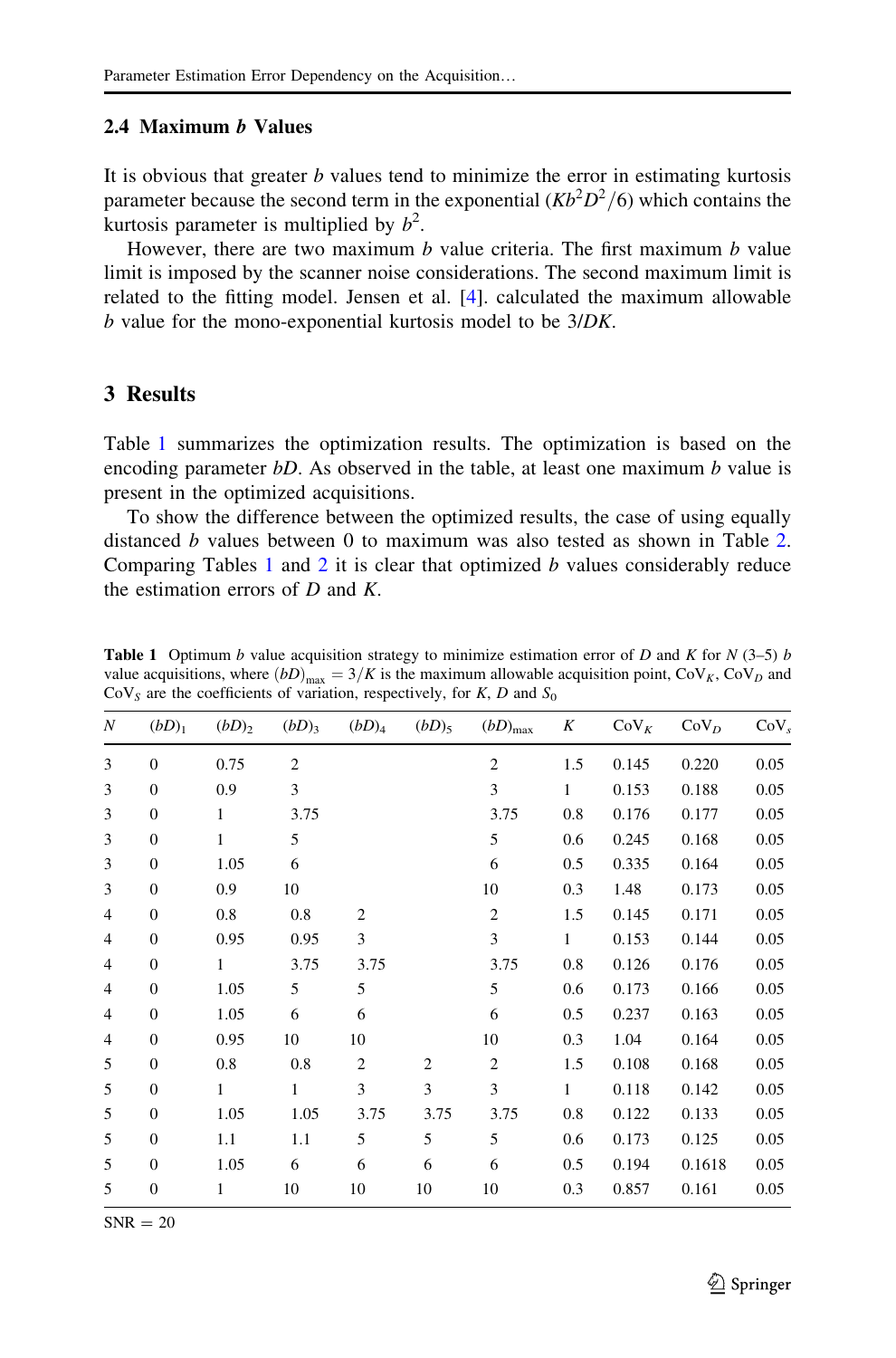<span id="page-5-0"></span>**Table 2** Equally distanced b value acquisition strategy for  $N$  (3–5) b value acquisitions, where  $(bD)_{\text{max}} = 3/K$  is the maximum allowable acquisition point, CoV<sub>K</sub>, CoV<sub>D</sub> and CoV<sub>S</sub> are the coefficients of variation, respectively, for K, D and  $S_0$ 

| N | $(bD)_1$         | $(bD)_2$       | $(bD)_{3}$     | $(bD)_4$       | $(bD)_5$       | $(bD)_{\text{max}}$ | K            | CoV <sub>K</sub> | $CoV_D$ | $CoV_s$ |
|---|------------------|----------------|----------------|----------------|----------------|---------------------|--------------|------------------|---------|---------|
| 3 | $\Omega$         | 1              | $\mathfrak{2}$ |                |                | $\overline{2}$      | 1.5          | 0.145            | 0.223   | 0.05    |
| 3 | $\mathbf{0}$     | 1.5            | 3              |                |                | 3                   | $\mathbf{1}$ | 0.15             | 0.22    | 0.05    |
| 3 | $\mathbf{0}$     | 1.88           | 3.75           |                |                | 3.75                | 0.8          | 0.18             | 0.24    | 0.05    |
| 3 | $\mathbf{0}$     | 2.5            | 5              |                |                | 5                   | 0.6          | 0.24             | 0.29    | 0.05    |
| 3 | $\mathbf{0}$     | 3              | 6              |                |                | 6                   | 0.5          | 0.34             | 0.36    | 0.05    |
| 3 | $\boldsymbol{0}$ | 5              | 10             |                |                | 10                  | 0.3          | 1.48             | 1.13    | 0.05    |
| 4 | $\boldsymbol{0}$ | 0.66           | 1.33           | $\overline{2}$ |                | $\overline{c}$      | 1.5          | 0.14             | 0.19    | 0.05    |
| 4 | $\mathbf{0}$     | $\mathbf{1}$   | $\overline{c}$ | 3              |                | 3                   | $\mathbf{1}$ | 0.14             | 0.17    | 0.05    |
| 4 | $\mathbf{0}$     | 1.25           | 2.5            | 3.75           |                | 3.75                | 0.8          | 0.16             | 0.17    | 0.05    |
| 4 | $\mathbf{0}$     | 1.66           | 3.33           | 5              |                | 5                   | 0.6          | 0.22             | 0.19    | 0.05    |
| 4 | $\Omega$         | $\overline{2}$ | $\overline{4}$ | 6              |                | 6                   | 0.5          | 0.30             | 0.22    | 0.05    |
| 4 | $\mathbf{0}$     | 3.33           | 6.66           | 10             |                | 10                  | 0.3          | 1.29             | 0.50    | 0.05    |
| 5 | $\mathbf{0}$     | 0.5            | $\mathbf{1}$   | 1.5            | $\overline{2}$ | $\overline{2}$      | 1.5          | 0.13             | 0.18    | 0.05    |
| 5 | $\mathbf{0}$     | 0.75           | 1.5            | 2.25           | 3              | 3                   | $\mathbf{1}$ | 0.14             | 0.16    | 0.05    |
| 5 | $\mathbf{0}$     | 0.94           | 1.86           | 2.81           | 3.75           | 3.75                | 0.8          | 0.15             | 0.15    | 0.05    |
| 5 | $\mathbf{0}$     | 1.25           | 2.5            | 3.75           | 5              | 5                   | 0.6          | 0.21             | 0.16    | 0.05    |
| 5 | $\mathbf{0}$     | 1.5            | 3              | 4.5            | 6              | 6                   | 0.5          | 0.28             | 0.17    | 0.05    |
| 5 | $\boldsymbol{0}$ | 2.5            | 5              | 7.5            | 10             | 10                  | 0.3          | 1.11             | 0.31    | 0.05    |

 $SNR = 20$ 

Fig. 1 Changes in the coefficient of variation in estimating D and K (respectively,  $Cov_D$  and  $Cov_K$ ) with varying K and D for target values of head and neck tumours for  $3-5$  optimized or equally spaced acquisitions. **a** K varies from 1 to 1.5 and CoV<sub>D</sub> is measured. **b** K varies from 1 to 1.5 and CoV<sub>K</sub> is measured. c D varies from 0.3 to 0.85 and CoV<sub>D</sub> is measured. d D varies from 0.3 to 0.85 and CoV<sub>K</sub> is measured

To show a more tangible presentation of the optimization results, the values of D and K were selected to be  $0.86 \pm 0.37$   $\mu$ m<sup>2</sup> ms<sup>-1</sup> and  $1.5 \pm 0.43$  similar to the values measured in head and neck tumour by Yuan et al. [\[8](#page-8-0)]. The optimization was performed using these target values, and estimation errors were compared with equally distanced acquisitions in Fig. 1 with varying  $D$  and  $K$ . In Fig. 1a, b,  $D$  was assumed to be constant and K varied from 1 to 1.5. In Fig. 1c, d, K was assumed to be constant and D varied from 0.35 to 0.85.

As observed in the four figures with increasing the number of  $b$  values above 5, it is always better to optimize the acquisitions than to use equally distanced  $b$  value acquisitions.

#### 3.1 Monte Carlo Verification

This procedure was repeated for all the target values of D and K in Table [1.](#page-4-0)  $\text{CoV}_D$ and  $\text{CoV}_K$  were found if Rician noises were present. Since here only SNR's of 20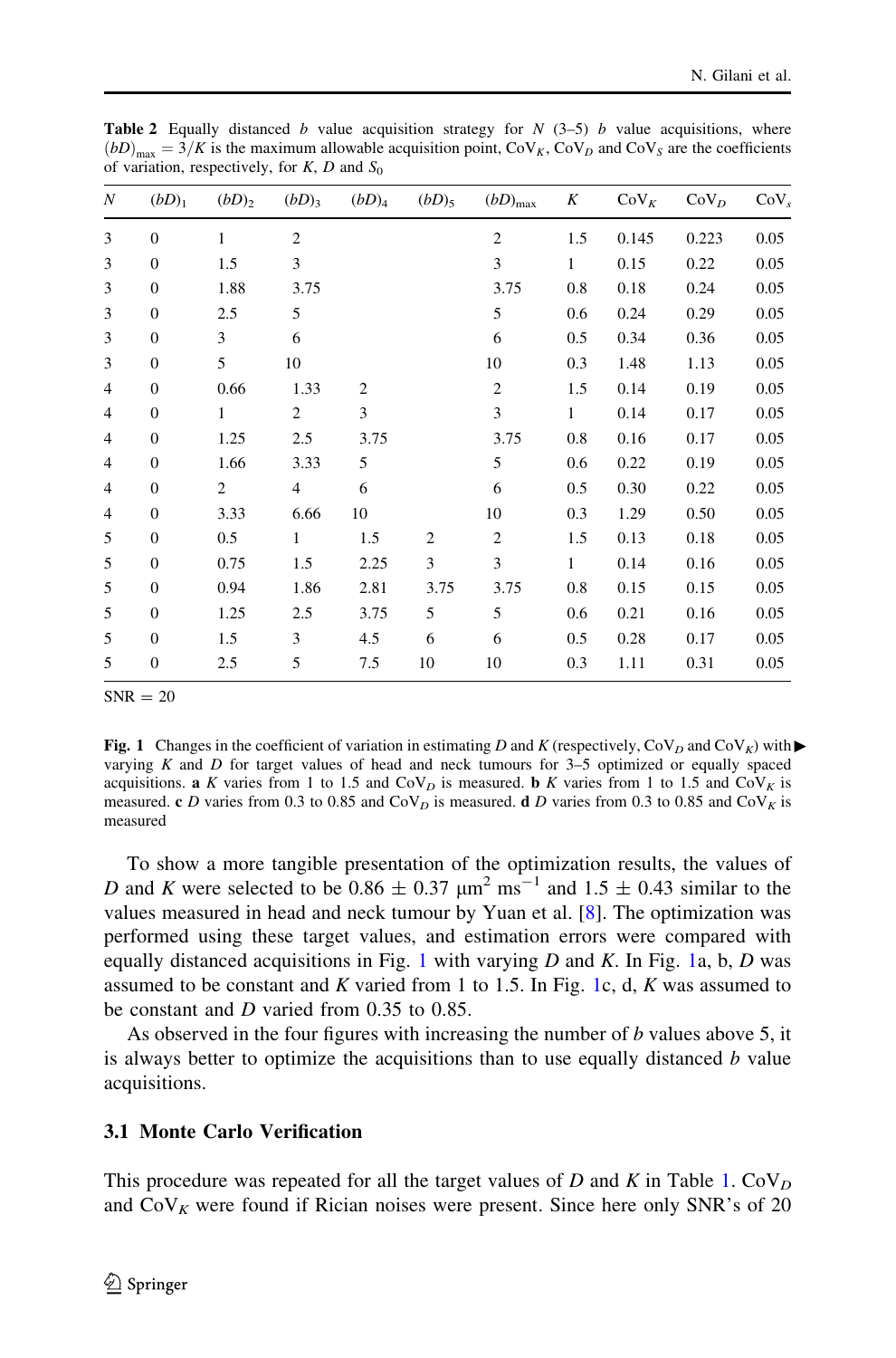

<sup>2</sup> Springer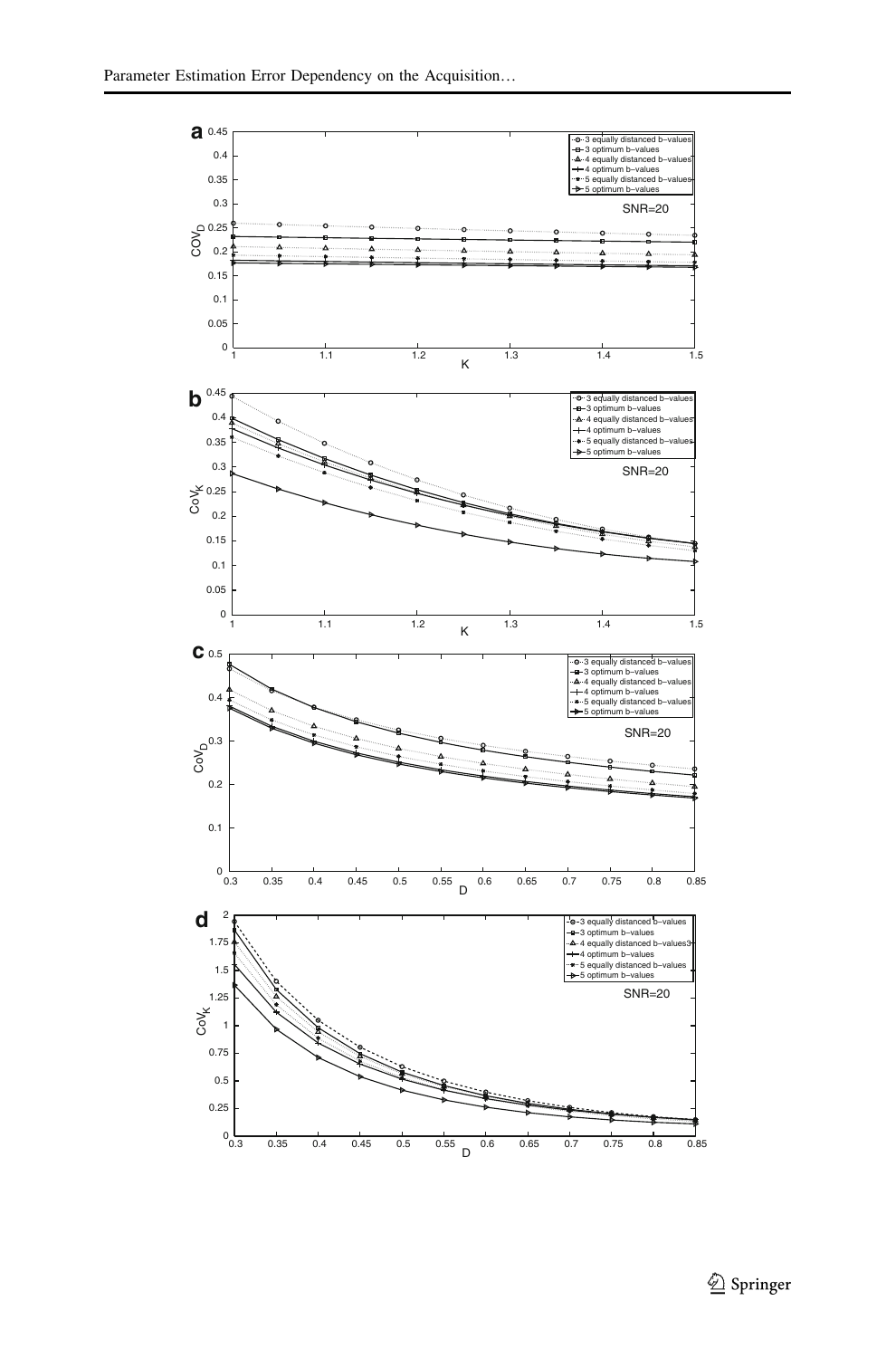were considered, there was a good agreement between the Rician Monte Carlo simulations of noise and the results from covariance matrix calculations.

## 4 Discussion

It was shown that as the number of  $b$  value acquisitions increases, optimization significantly reduces errors in measuring both diffusion and kurtosis. Although the optimizations are dependent on both parameters  $D$  and  $K$ , for one example which was the case of head and neck tumours, it was shown that the optimization works well for a wide range of these parameters. However, in addition to the maximum b value consideration regarding the kurtosis modelling, one should consider that if the both parameter D and K are small, then the maximum b value criteria is imposed by the maximum practical  $b$  values of the MR scanner. This means in many routine applications the maximum  $b$  values that are used are smaller than the maximums of Tables [1](#page-4-0) or [2;](#page-5-0) hence there might be significant errors in estimating non-Gaussian parameters. For a clinical diffusion kurtosis imaging example where  $D$  is  $1 \mu m^2$  ms<sup>-1</sup> and K is 0.6, if five values of 0, 1000, 1500, 2000 and 2500 s mm<sup>-2</sup> are used,  $CoV_D$  and  $CoV_K$  are, respectively, about 0.21 and 0.75 assuming  $SNR = 20$ .

There is an inverse relation between CoV's derived in this study and SNR  $(Cov \propto \frac{1}{SNR})$ . For example, if SNR is 30 instead of 20 then CoV's derived here should be multiplied by 0.66. Parameter estimations are also dependent on diffusion echo time  $(T_E)$  or signal fading due to  $T_2$  relaxation, similarly this can be accounted for by considering  $\text{CoV} \propto \frac{1}{e^{-T_E/T_2}}$ .

Optimization and noise considerations of MR relaxometry acquisitions from a statistical point of view is not something new [\[16–21](#page-9-0)]. Gilani et al. [\[12](#page-8-0)] have optimized bi-exponential  $T_2$  measurements of prostate cancer. Jambor et al. [\[20\]](#page-9-0) have optimized bi-exponential diffusion measurements of the prostate. Merisaari et al. [[18\]](#page-9-0) have optimized mono-exponential, bi-exponential and kurtosis measurements of the prostate, however, only for some random selections of  $b$  values instead of searching over a grid of  $b$  values. Additionally, optimization of diffusion kurtosis acquisitions has already been looked at in  $[22]$  $[22]$  calculating Cramér–Rao lower bound. In this study, the optimization was performed over a wide range of kurtosis values, applicable to diffusion kurtosis of many organs; also the whole allowable grid of b values was searched. Hence, our text gives a more direct and simplified assessment of nonlinear least squares curve fitting algorithm, which is routinely used for relaxometry.

In most of these studies, the Monte Carlo method is used. Monte Carlo method could directly assess the inherent fitting errors of any algorithm, and is relatively more accurate because the simulated noise could have exact profile of the acquisitions. For example, for diffusion weighted imaging with SNR's of less than 4, the Rician nature of noise is more dominant and the Gaussian assumption is not valid [[14,](#page-8-0) [15\]](#page-8-0); however, even in Monte Carlo optimizations of diffusion, still a Gaussian approximate of noise profile is used. This issue is not important for bigger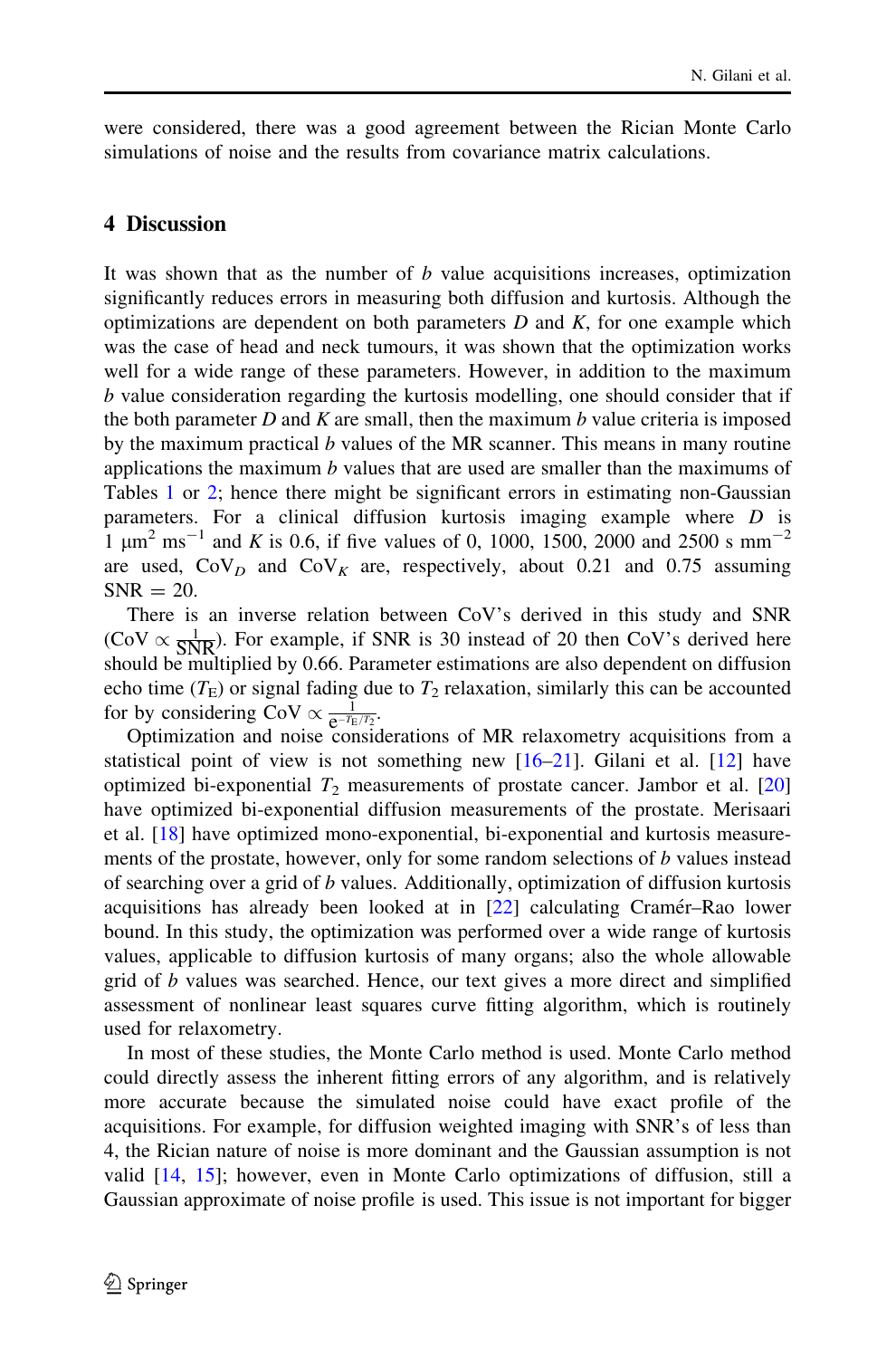<span id="page-8-0"></span>region of interest (ROI) analysis because of significantly larger SNR's, as a result, the Gaussian estimate of noise which was used in our study is valid.

Also, the covariance matrix method for estimating errors is fast. For example, if the number of b values is greater than 10, the optimization would be around 1 or 2 h using this method, whereas a similar Monte Carlo optimization would be significantly much more time consuming, and hence not feasible.

# 5 Conclusion

The results of this study prove that using  $b$  values of as high as possible would significantly improve diffusion kurtosis imaging. However, there are two constraints for this, first it is the interference from higher terms of diffusion, and the second one is the noise limitations of the scanners at high  $b$  values.

Both covariance matrix calculations and Monte Carlo assessments of noise, predict the accuracy of diffusion parameter estimations and this could be used to optimize acquisitions. These might help in near optimal selection of  $b$  values, if target values of diffusion parameters are known.

Open Access This article is distributed under the terms of the Creative Commons Attribution 4.0 International License ([http://creativecommons.org/licenses/by/4.0/\)](http://creativecommons.org/licenses/by/4.0/), which permits unrestricted use, distribution, and reproduction in any medium, provided you give appropriate credit to the original author(s) and the source, provide a link to the Creative Commons license, and indicate if changes were made.

#### References

- 1. A.R. Padhani, G. Liu, D. Mu-Koh, T.L. Chenevert, H.C. Thoeny, T. Takahara, A. Dzik-Jurasz, B.D. Ross, M. Van Cauteren, D. Collins, Neoplasia 11(2), 102–125 (2009)
- 2. D.-M. Koh, D.J. Collins, Am. J. Roentgenol. 188(6), 1622–1635 (2007)
- 3. J.H. Jensen, J.A. Helpern, A. Ramani, H. Lu, K. Kaczynski, Magn. Reson. Med. 53(6), 1432–1440 (2005)
- 4. J.H. Jensen, J.A. Helpern, NMR. Biomed. 23(7), 698–710 (2010)
- 5. E.O. Stejskal, J.E. Tanner, J. Chem. Phys. 42(1), 288–292 (1965)
- 6. K. Sun, X. Chen, W. Chai, X. Fei, C. Fu, X. Yan, Y. Zhan, K. Chen, K. Shen, F. Yan, Radiology 277(1), 46–55 (2015)
- 7. Y. Lu, J.F. Jansen, Y. Mazaheri, H.E. Stambuk, J.A. Koutcher, A. Shukla-Dave, J. Magn. Reson. Imaging 36(5), 1088–1096 (2012)
- 8. J. Yuan, D.K.W. Yeung, G.S.P. Mok, K.S. Bhatia, Y.X.J. Wang, A.T. Ahuja, A.D. King, Plos. One 9(1), e87024 (2014)
- 9. A.B. Rosenkrantz, E.E. Sigmund, G. Johnson, J.S. Babb, T.C. Mussi, J. Melamed, S.S. Taneja, V.S. Lee, J.H. Jensen, Radiology 264(1), 126–135 (2012)
- 10. A.B. Rosenkrantz, A.R. Padhani, T.L. Chenevert, D.-M. Koh, F. De Keyzer, B. Taouli, D. Le Bihan, J. Magn. Reson. Imaging 42(5), 1190–1202 (2015)
- 11. R. Fleysher, L. Fleysher, O. Gonen, Magn. Reson. Imaging 26(3), 433–435 (2008)
- 12. N. Gilani, A.B. Rosenkrantz, P. Malcolm, G. Johnson, J. Magn. Reson. Imaging 42(4), 1072–1077 (2015)
- 13. S.-C. Huang, D. Feng, M.E. Phelps, J. Cereb. Blood Flow Metab. 6(1), 105–119 (1986)
- 14. H. Gudbjartsson, S. Patz, Magn. Reson. Med. 34(6), 910–914 (1995)
- 15. S.O. Rice, Bell Syst. Tech. J. 23(3), 282–332 (1944)
- 16. G. Tang, Y. Liu, W. Li, J. Yao, B. Li, P. Li, Skelet. Radiol. 36(11), 1035–1041 (2007)